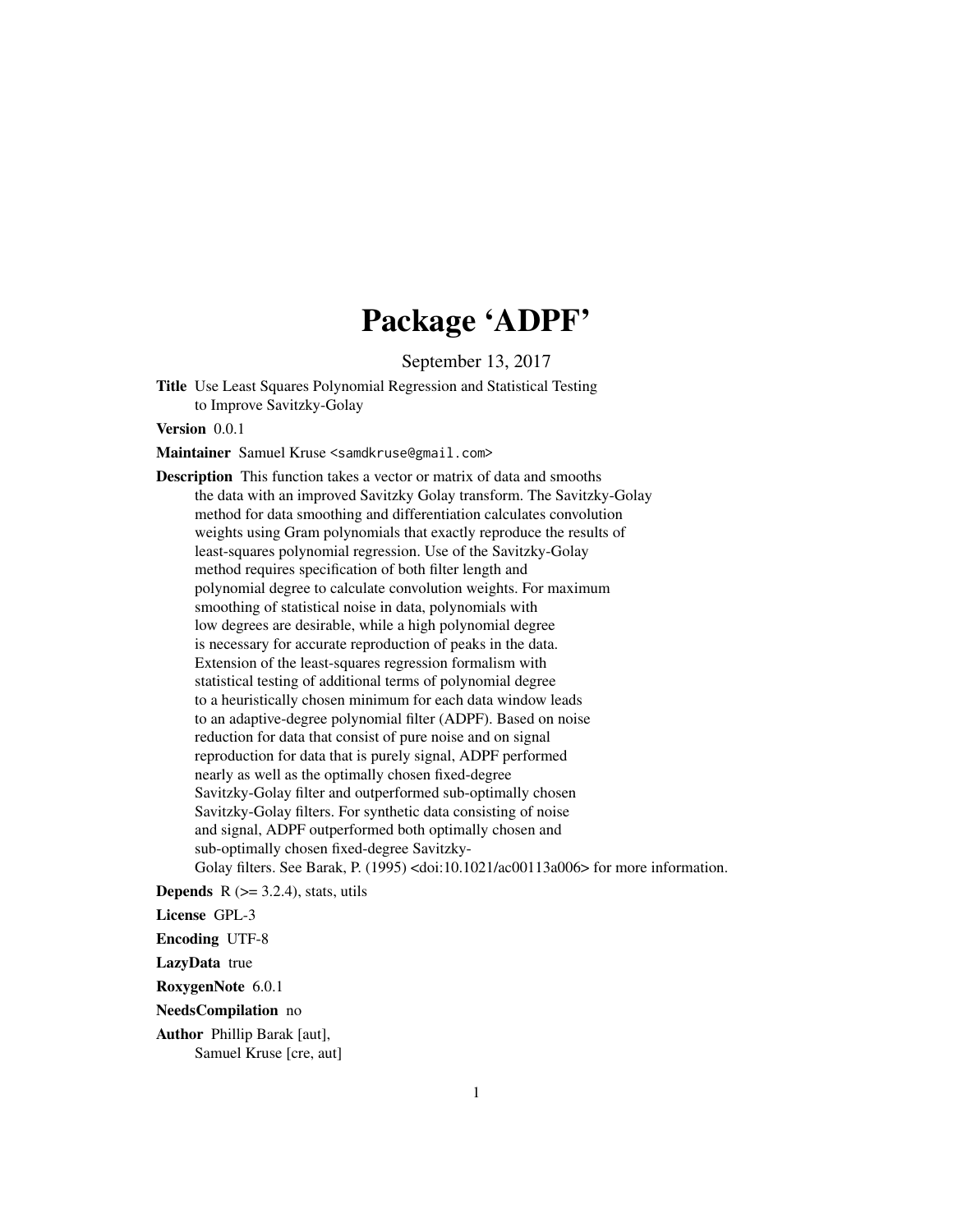<span id="page-1-0"></span>Repository CRAN Date/Publication 2017-09-13 17:50:51 UTC

### R topics documented:

#### **Index** [5](#page-4-0). The second state of the second state of the second state of the second state of the second state of the second state of the second state of the second state of the second state of the second state of the second

ADPF *Adaptive Degree Polynomial Filter [ADPF]*

#### Description

ADPF outputs a data. frame containing a column for the original data, the polynomial degree used to smooth it, and the requested derivative(s).

#### Usage

ADPF(YData, SthDeriv,MaxOrder,FilterLength, DeltaX, WriteFile)

#### Arguments

| YData        | a numeric data. frame, matrix or vector to transform                 |
|--------------|----------------------------------------------------------------------|
| SthDeriv     | differentiation order                                                |
| MaxOrder     | maximum polynomial order                                             |
| FilterLength | window size (must be odd)                                            |
| DeltaX       | optional sampling interval                                           |
| WriteFile    | a boolean that writes a data. frame to the working directory if true |

#### Details

This is a code listing of a smoothing algorithm published in 1995 and written by Phillip Barak. ADPF modifies the Savitzky-Golay algorithm with a statistical heurism that increases signal fidelty while decreasing statisical noise. Mathematically, it operates simply as a weighted sum over a given window:

$$
f_t^{n,s} = \sum_{i=-m}^{m} h_i^{n,s,t} y_i
$$

Where  $h_i^{n,s,t}$  is the convolution weight of the *i*th point to the evaluate the *s*th derivative at point t using a polynomial of degree n on  $2m + 1$  data points, y. These convolution weights h are calculated using Gram polynomials which are optimally selected using a  $F_{chi}$  test. This improves upon the signal fidelity of Savitzky-Golay by optimally choosing the Gram polynomial degree between zero and the max polynomial order give by the user while removing statistical noise. The sampling interval specified with the DeltaX argument is used for scaling and get numerically correct derivatives. For more details on the statistical heurism see the Barak, 1995 article. This can be found at http://soils.wisc.edu/facstaff/barak/ under the publications section.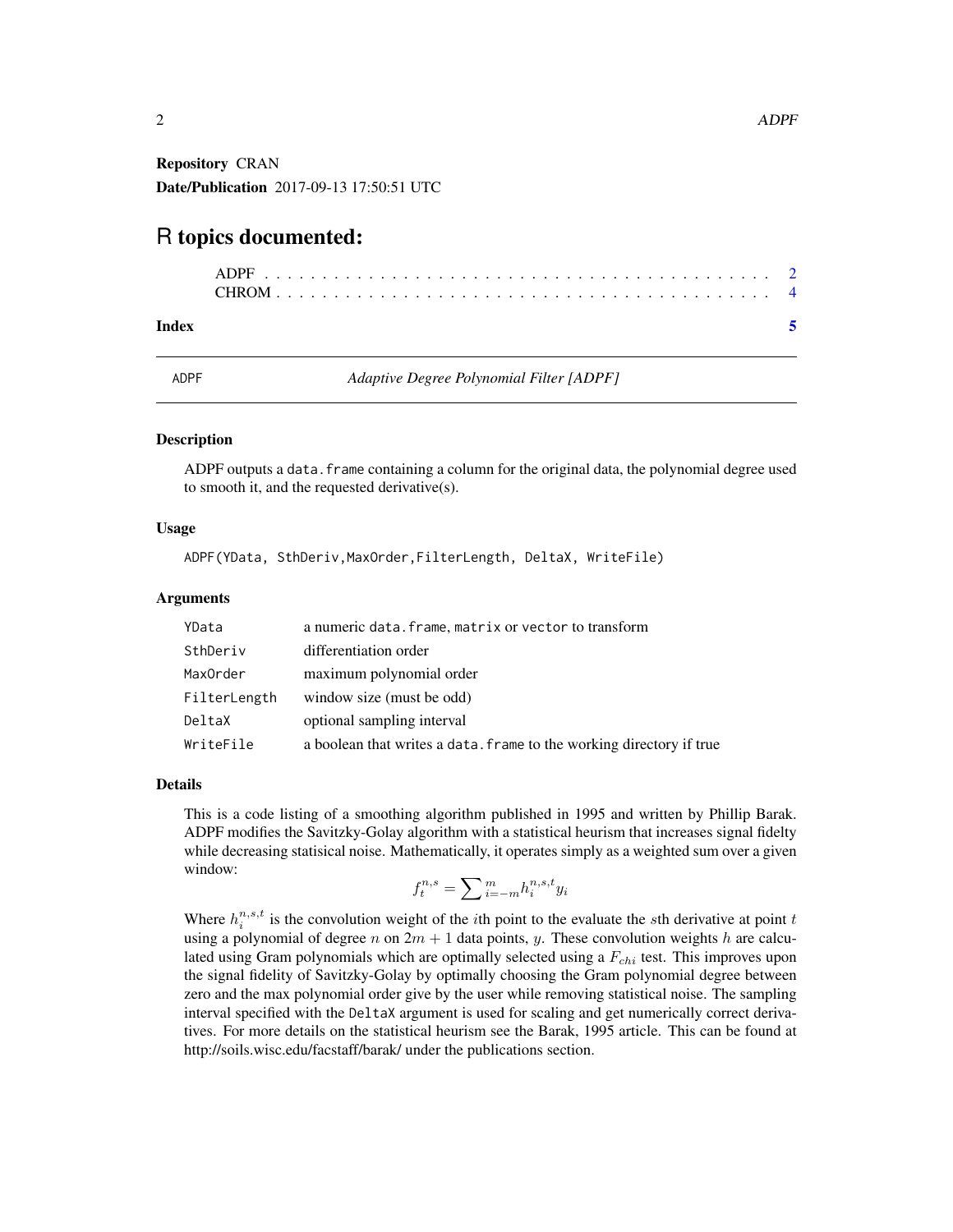$ADPF$  3

#### Author(s)

Phillip Barak

Samuel Kruse

#### References

Barak, P., 1995. Smoothing and Differentiation by and Adaptive-Degree Polynomial filter; Anal. Chem. 67, 2758-2762.

Marchand, P.; Marmet, L. Rev. Sci. Instrum. 1983, 54, 1034-1041.

Greville, T. N. E., Ed. Theory and Applications of Spline Functions; Academic Press: New York, 1969.

Press, W. H.; Flannery, B. P.; Teukolsky, S. A.;Vetterling. W. T. Numerical Recipes; Cambridge University Press: Cambridge U.K., 1986.

Savitzky, A., and Golay, M. J. E., 1964. Smoothing and differentiation of data by simplified least squares procedures. Anal. Chem. 36, 1627-1639.

Macauly, F. R. The Smoothing of Time Series; National Bureau of Economic Research, Inc,: New York, 1931.

Gorry, P. A. Anal. Chem. 1964, 36,1627-1639.

Steiner, J.; Termonia, Y.; Deltour, J. Anal. Chem. 1972, 44. 1906-1909.

Ernst, R. R. Adv. magn. Reson. 1966, 2,1-135.

Gorry P. A. Anal. Chem. 1991, 64, 534-536.

Ratzlaff, K. L.; Johnson, J. T. Adal. Chem. 1989, 61, 1303-1305.

Kuo, J. E.; Wang, H.; Pickup, S. Anal. Chem. 1991, 63,630-645.

Enke, C. G; Nieman, T. A. Anal. Chm 1976, 48, 705A-712A.

Phillips, G. R., Harris, J. M. Anal. Chem. 1990, 62, 2749-2752.

Duran, B.S. Polynomial Regression. In Encyclopedia of the Statistical Sciences, Kotz, S., Johnsonn N. L., Eds.; Wiley: New York, 1986; Vol. 7, pp 700-703.

Bevington, P. R. Data Reduction and Error Analysis for the Physical Sciences; McGraw-Hill Book Co,: New York, 1969; Chapter 10.

Snedecor, G. W.; Cochran, W. G. Statistical Methods, 6th ed.; Iowa State University Press: Ames, IA, 1967; Chapter 15.

Hanning, R. W. Digital Filters, 2nd ed.; Prentice-Hall: Englewood Cliffs, NJ, 1983; Chapter 3.

Ralston, A. A First Course in Numerical Analysis McGraw-Hill: New York, 1965; Chapter 6.

Robert De Levie. 2008. Advanced Excel for Scientific data analysis. 2nd edn. Chapter 3.15 Least squares for equidistant data. Oxford Univ. Press, New York, NY.

Wentzell, P. D., and Brown, C. D., 2000. Signal processing in analytical chemistry. Encyclopedia of Analytical Chemistry, 9764-9800.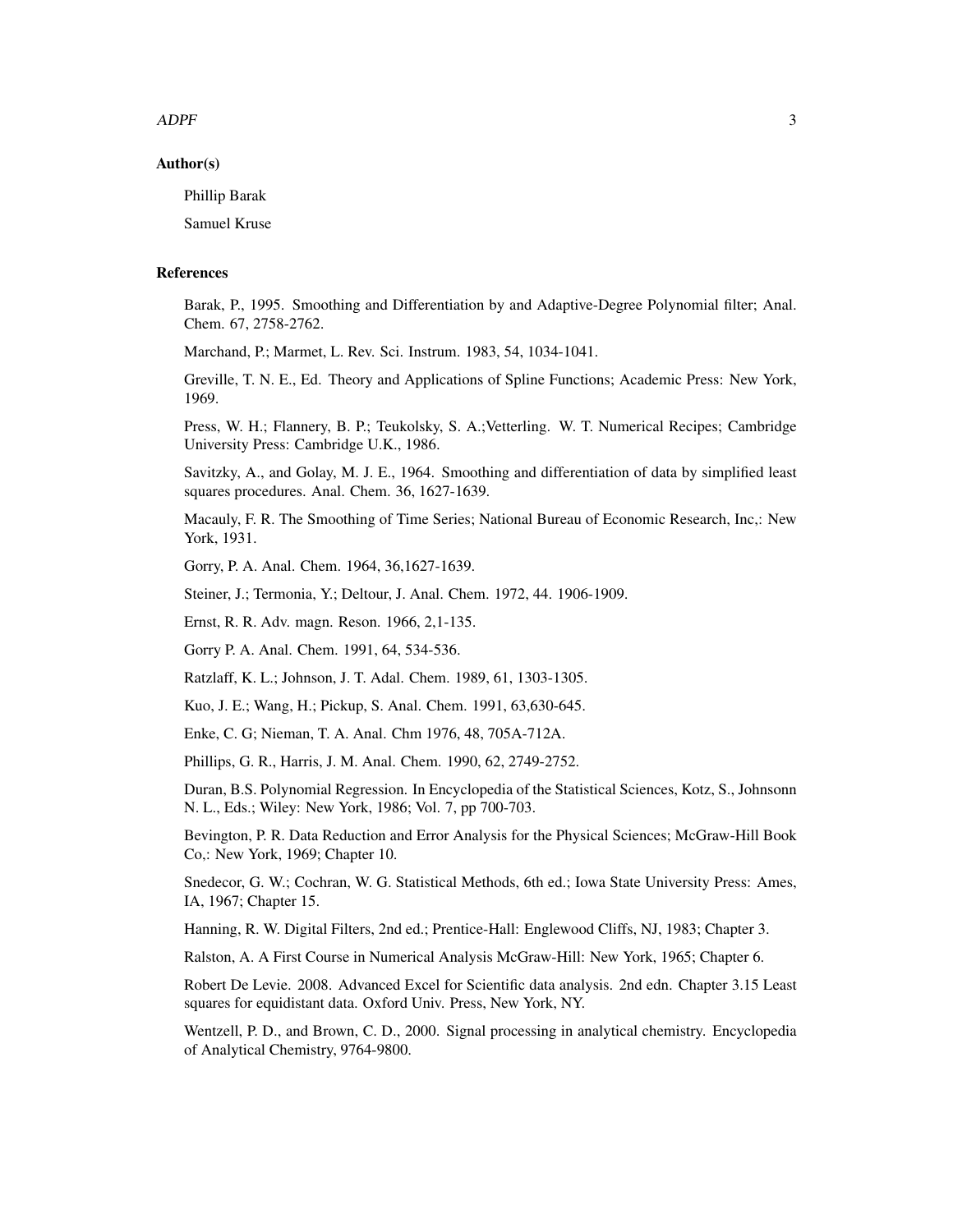#### Examples

ADPF::CHROM

```
smooth<-ADPF(CHROM[,6],0,9,13)
numpoints=length(CHROM[,6])
plot(x=1:numpoints,y=CHROM[,6]);lines(x=1:numpoints, y=smooth[,3])
```
CHROM *Data frame of Chromatogram values*

#### Description

This file contains a data.frame of sample chromotography data. The 6th column is data without noise and the first five all have some gaussian noise added; these data sets showcase the advantages of ADPF over Savitzky-Golay.

#### Usage

data("CHROM")

#### Format

A data frame with 201 observations on the following 6 variables.

```
CHROM1 a numeric vector
CHROM2 a numeric vector
CHROM3 a numeric vector
CHROM4 a numeric vector
CHROM5 a numeric vector
CHROM6 a numeric vector
```
#### Source

Barak, P., 1995. Smoothing and Differentiation by and Adaptive-Degree Polynomial filter; Anal. Chem. 67, 2758-2762.

#### Examples

```
ADPF::CHROM
```

```
smooth<-ADPF(CHROM[,6],0,9,13)
numpoints=length(CHROM[,6])
plot(x=1:numpoints,y=CHROM[,6]);lines(x=1:numpoints, y=smooth[,3])
```
<span id="page-3-0"></span>